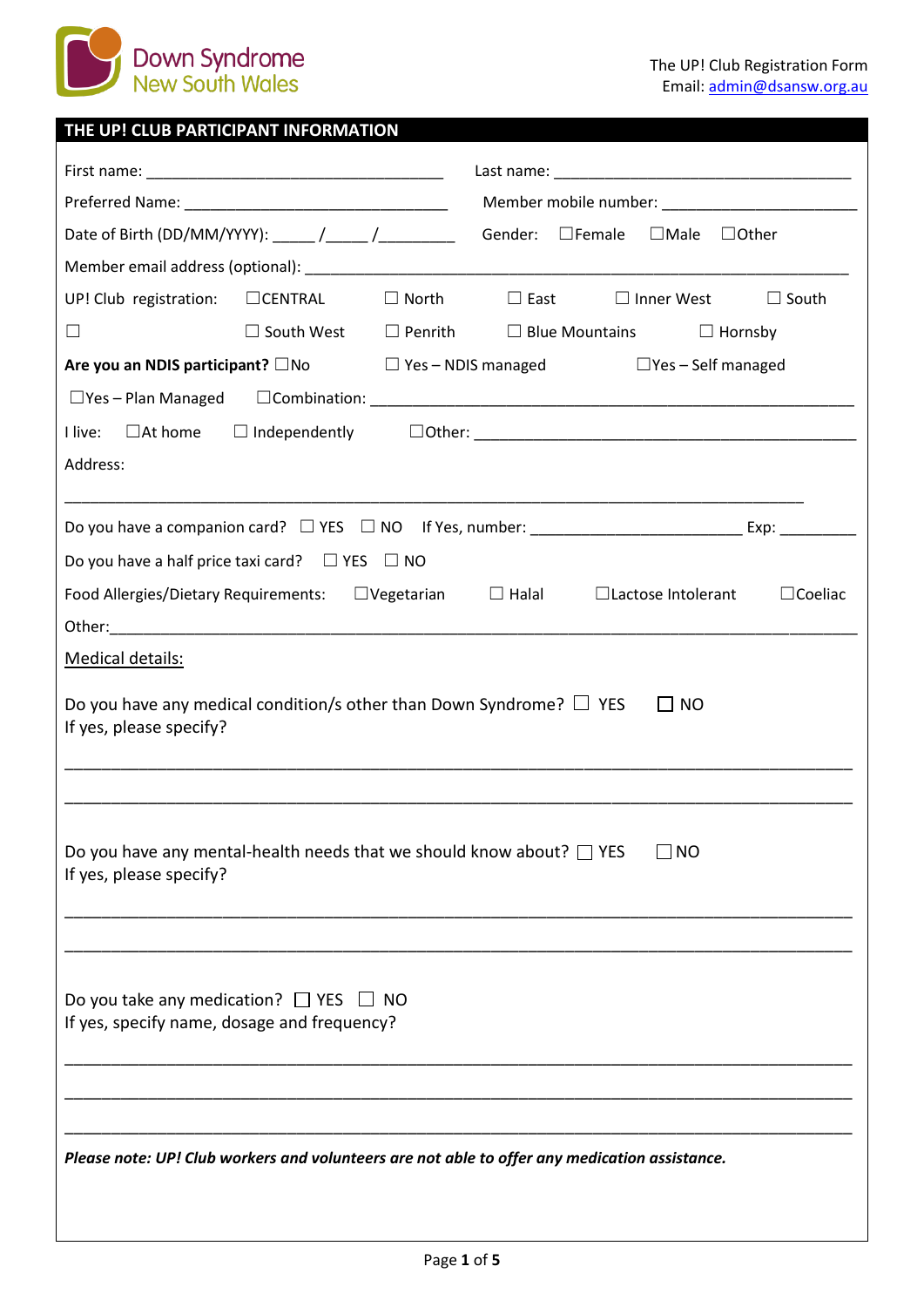



| Do you like to drink alcohol? $\Box$ YES<br>$\Box$ NO If yes, please provide details:                                                                                                                                                                  |  |  |  |
|--------------------------------------------------------------------------------------------------------------------------------------------------------------------------------------------------------------------------------------------------------|--|--|--|
| Favourite drink/s:                                                                                                                                                                                                                                     |  |  |  |
| Favourite food/s:                                                                                                                                                                                                                                      |  |  |  |
| Other Allergies:                                                                                                                                                                                                                                       |  |  |  |
| Communication:                                                                                                                                                                                                                                         |  |  |  |
| $\Box$ Verbal – English<br>$\Box$ Verbal – other<br>$\Box$ Non-verbal<br>$\square$ Sign, compic, auslan, pictures (please provide                                                                                                                      |  |  |  |
| details)                                                                                                                                                                                                                                               |  |  |  |
| How can we best support you? (road safety, dealing with loud noises, crowds, dressing etc.)                                                                                                                                                            |  |  |  |
| Will you be attending activities with a carer? $\Box$ YES<br>$\Box$ NO                                                                                                                                                                                 |  |  |  |
| <b>Additional notes:</b>                                                                                                                                                                                                                               |  |  |  |
|                                                                                                                                                                                                                                                        |  |  |  |
|                                                                                                                                                                                                                                                        |  |  |  |
| <b>PARENT/CARER CONTACT INFORMATION</b>                                                                                                                                                                                                                |  |  |  |
| (This may be mum, dad, brother, sister or another person who lives with you. Please provide at least one contact)                                                                                                                                      |  |  |  |
| PRIMARY CONTACT (Emergency contact during activities and to receive all UP! Club communication):                                                                                                                                                       |  |  |  |
|                                                                                                                                                                                                                                                        |  |  |  |
|                                                                                                                                                                                                                                                        |  |  |  |
| CONTACT 2 (optional):                                                                                                                                                                                                                                  |  |  |  |
|                                                                                                                                                                                                                                                        |  |  |  |
|                                                                                                                                                                                                                                                        |  |  |  |
| <b>IMPORTANT NOTE:</b><br>Please indicate if any additional contacts are to receive all UP! Club communication (including activity information,<br>payment information and activity reminders). Primary contact will receive all UP! Club information. |  |  |  |
| $\Box$ Member Email<br>$\Box$ Contact 2 email                                                                                                                                                                                                          |  |  |  |
| Notes:                                                                                                                                                                                                                                                 |  |  |  |
|                                                                                                                                                                                                                                                        |  |  |  |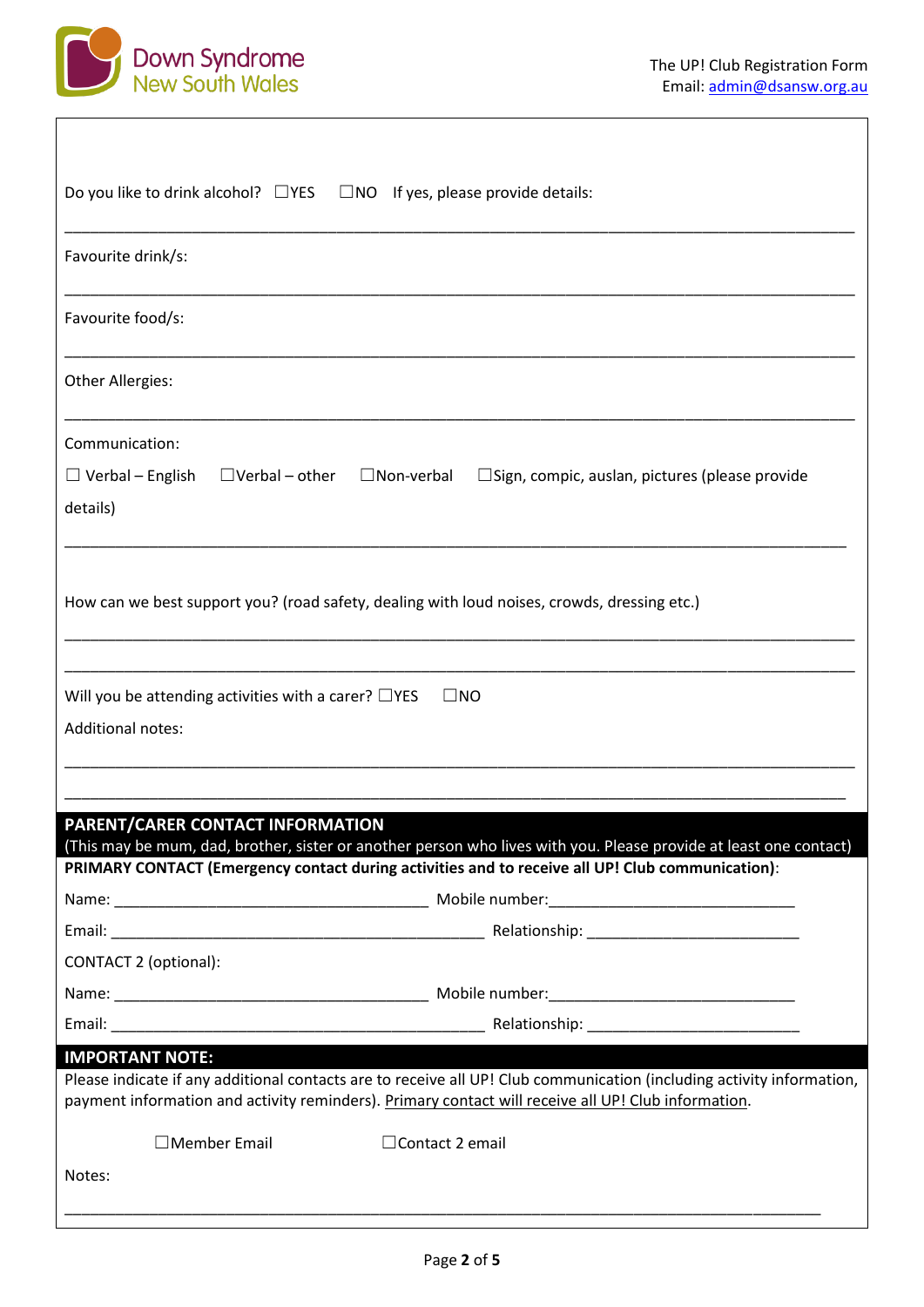

|  | <b>UP! Club Activity Questionnaire</b> |  |  |
|--|----------------------------------------|--|--|
|  |                                        |  |  |

| Do you work?                     | $\Box$ YES                                                                       |                                  |                 |                       |                                      |
|----------------------------------|----------------------------------------------------------------------------------|----------------------------------|-----------------|-----------------------|--------------------------------------|
|                                  | $\square$ NO                                                                     |                                  |                 |                       |                                      |
|                                  | Do you attend a Day Centre or other program?                                     | $\Box$ YES                       | $\square$ NO    |                       |                                      |
|                                  | What is the name of the Day Centre/ other program? _____________________________ |                                  |                 |                       |                                      |
|                                  | Do you take public transport by yourself?                                        |                                  | $\Box$ YES      | $\square$ NO          |                                      |
|                                  | Do you have a carer or parent that drives you to activities?                     |                                  | $\Box$ YES      | $\square$ NO          |                                      |
|                                  |                                                                                  |                                  |                 |                       |                                      |
|                                  | Would you be interested in any of the following training: $\Box$ Aging           |                                  |                 | $\Box$ Safe travel    | $\Box$ Budgeting and money           |
|                                  | skills $\Box$ Healthy relationships and sexuality                                | $\Box$ Independent living skills |                 |                       | $\Box$ Social media and cyber safety |
|                                  |                                                                                  |                                  |                 |                       |                                      |
| Do you like sports?              | $\square$ YES                                                                    | $\Box$ NO                        |                 |                       |                                      |
| What are your favourite sports?  |                                                                                  |                                  |                 |                       |                                      |
|                                  |                                                                                  |                                  |                 |                       |                                      |
|                                  |                                                                                  |                                  |                 |                       |                                      |
|                                  |                                                                                  |                                  |                 |                       |                                      |
|                                  | What do you like to do in your spare time or with your friends?                  |                                  |                 |                       |                                      |
|                                  |                                                                                  |                                  |                 |                       |                                      |
|                                  |                                                                                  |                                  |                 |                       |                                      |
|                                  |                                                                                  |                                  |                 |                       |                                      |
| Do you like music?               | $\square$ YES                                                                    | $\square$ NO                     |                 |                       |                                      |
| What types of music do you like: |                                                                                  |                                  |                 |                       |                                      |
| $\Box$ ROCK                      | $\Box$ DANCE/ELECTRONIC                                                          | $\Box$ HIP HOP                   | $\square$ POP   | $\sqsupset$ CLASSICAL | $\square$ FOLK                       |
| $\Box$ MUSICALS                  | <b>COUNTRY MUSIC</b>                                                             | □HEAVY METAL                     | $\square$ BLUES | $\square$ DISCO/70'S  | $\square$ 80'S AND                   |
| 90'S                             |                                                                                  |                                  |                 |                       |                                      |
|                                  | Who are your favourite singers or bands?                                         |                                  |                 |                       |                                      |
|                                  |                                                                                  |                                  |                 |                       |                                      |
|                                  |                                                                                  |                                  |                 |                       |                                      |
|                                  | Do you like movies and TV shows?                                                 | $\Box$ YES<br>$\square$ NO       |                 |                       |                                      |
|                                  | What are your favourite movies and TV shows?                                     |                                  |                 |                       |                                      |
|                                  |                                                                                  |                                  |                 |                       |                                      |
|                                  |                                                                                  |                                  |                 |                       |                                      |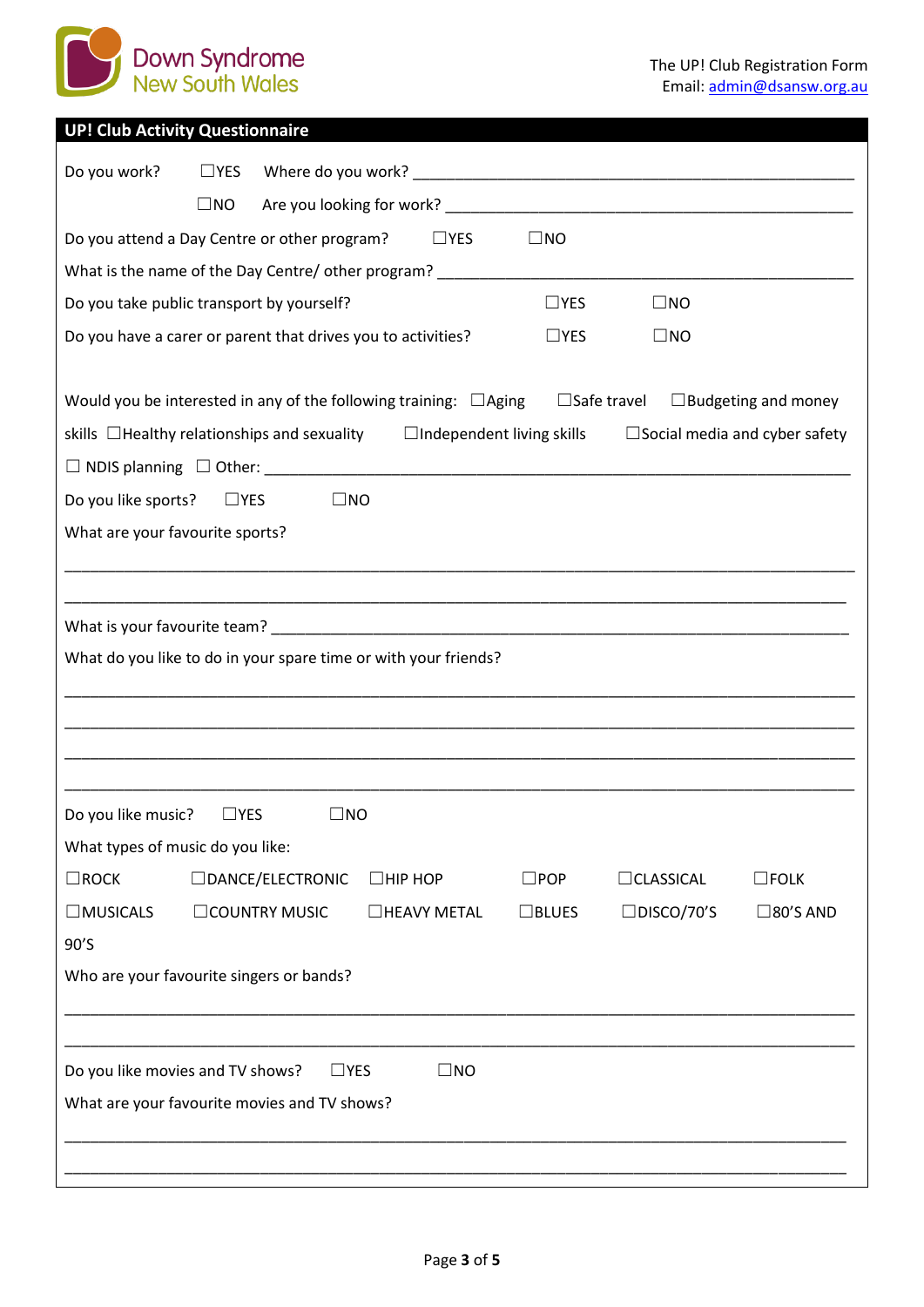

| Do you like animals? $\Box$ YES<br>$\square$ NO<br>If yes, what are your favourite animals? |                                                                                    |                                                                                                        |                           |  |
|---------------------------------------------------------------------------------------------|------------------------------------------------------------------------------------|--------------------------------------------------------------------------------------------------------|---------------------------|--|
| Other hobbies/ interests:                                                                   |                                                                                    |                                                                                                        |                           |  |
|                                                                                             |                                                                                    |                                                                                                        |                           |  |
|                                                                                             |                                                                                    |                                                                                                        |                           |  |
|                                                                                             |                                                                                    | Here are some ideas for activities. Please tick the activities that you might like to do with UP! Club |                           |  |
| $\Box$ Swimming                                                                             | $\Box$ Rugby (watch)                                                               | $\Box$ Disco                                                                                           | $\Box$ Boat cruise        |  |
| $\Box$ Ice skating                                                                          | $\square$ Soccer (watch)                                                           | $\Box$ Seeing a band                                                                                   | $\Box$ Aquarium           |  |
| $\Box$ Mini golf                                                                            | □Art & Craft                                                                       | $\Box$ Theatre                                                                                         | $\square$ Zoo             |  |
| $\Box$ Lawn bowls                                                                           | $\Box$ Karaoke                                                                     | $\Box$ Markets                                                                                         | $\square$ Picnic          |  |
| $\Box$ Bowling                                                                              | $\square$ Pub night                                                                | $\Box$ Shopping                                                                                        | $\Box$ Music festivals    |  |
| $\Box$ Tennis (watch)                                                                       | $\Box$ Picnic                                                                      | $\Box$ Studio audience (ie -                                                                           | $\Box$ Cultural festivals |  |
| $\Box$ AFL (watch)                                                                          | $\Box$ Dance class                                                                 | footy show)                                                                                            |                           |  |
|                                                                                             | Please tick the time/s that you would most like to do activities with The UP! Club |                                                                                                        |                           |  |
| $\Box$ Friday night                                                                         | $\square$ Saturday                                                                 | $\square$ Sunday<br>$\Box$ Saturday night                                                              | $\Box$ Sunday night       |  |
|                                                                                             |                                                                                    |                                                                                                        |                           |  |
|                                                                                             |                                                                                    |                                                                                                        |                           |  |
|                                                                                             |                                                                                    |                                                                                                        |                           |  |
| <b>YOUR GOALS:</b>                                                                          |                                                                                    |                                                                                                        |                           |  |
|                                                                                             | What would you like to get out of participating in UP! Club?                       |                                                                                                        |                           |  |
|                                                                                             |                                                                                    |                                                                                                        |                           |  |
|                                                                                             |                                                                                    |                                                                                                        |                           |  |
|                                                                                             |                                                                                    |                                                                                                        |                           |  |
|                                                                                             |                                                                                    |                                                                                                        |                           |  |
|                                                                                             |                                                                                    |                                                                                                        |                           |  |
|                                                                                             | Do you have any specific goal you would like to achieve?                           |                                                                                                        |                           |  |
|                                                                                             |                                                                                    |                                                                                                        |                           |  |
|                                                                                             |                                                                                    |                                                                                                        |                           |  |
|                                                                                             |                                                                                    |                                                                                                        |                           |  |
|                                                                                             |                                                                                    |                                                                                                        |                           |  |
| Do you have any concerns about The UP! Club program?                                        |                                                                                    |                                                                                                        |                           |  |
|                                                                                             |                                                                                    |                                                                                                        |                           |  |
|                                                                                             |                                                                                    |                                                                                                        |                           |  |
|                                                                                             |                                                                                    |                                                                                                        |                           |  |